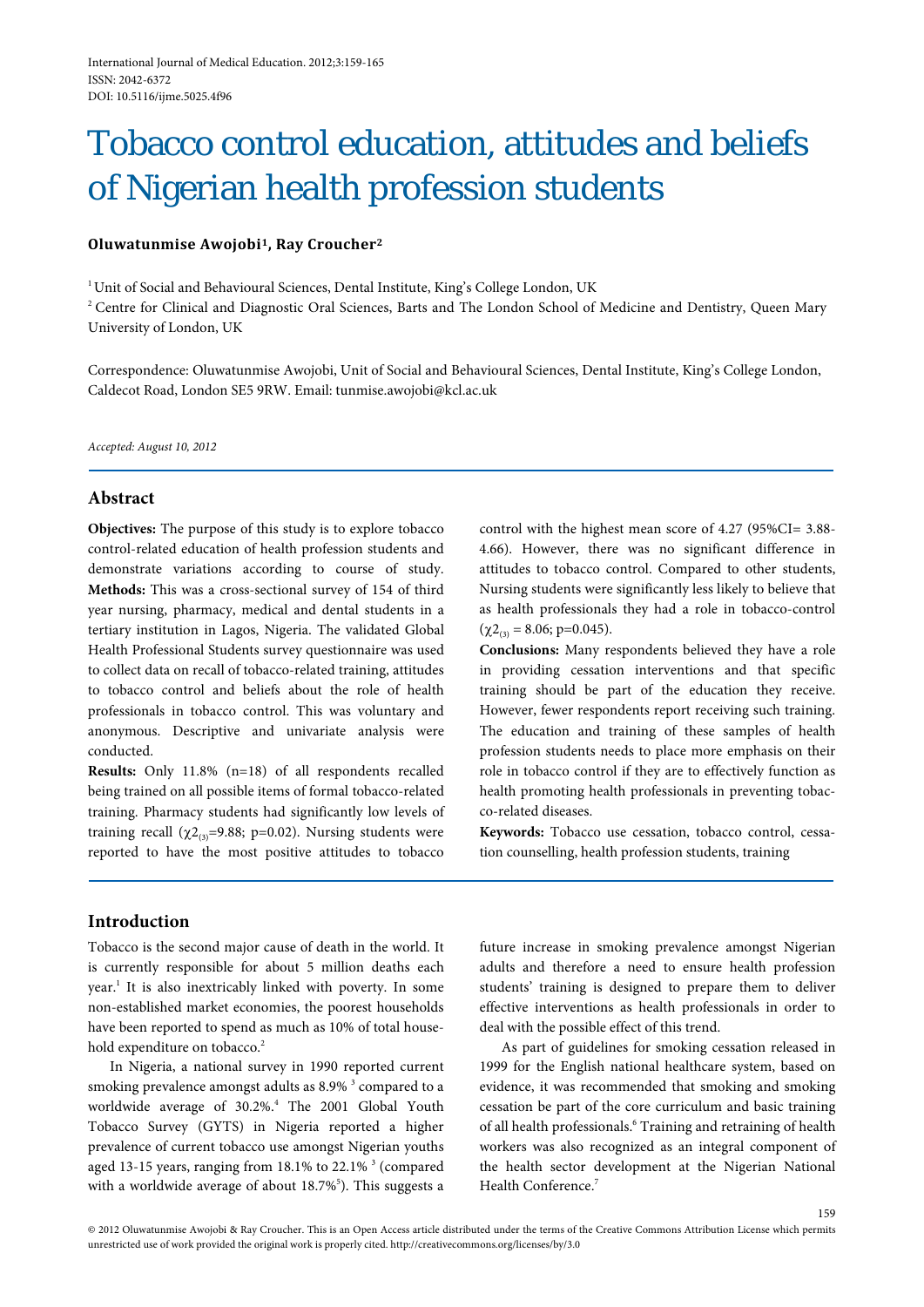Indeed, the World Health Organization (WHO) expects physicians, nurses, dentists and pharmacists and all health professionals to address tobacco dependence as part of their standard care practice in the everyday health-care setting. <sup>8</sup> Teaching about tobacco in medical schools can provide students with adequate grounding in evidencebased strategies for when they enter medical practice.<sup>9</sup> Reviews of smoking cessation interventions carried out by different categories of health professionals $10-13$  in various healthcare settings<sup>14-15</sup> have established the effectiveness of several interventions. For instance, brief advice, as summarised by the five "As", has been shown to be effective in helping smokers to quit.<sup>16-17</sup> Healthcare professionals who receive cessation training are more likely to perform smoking cessation tasks than untrained controls and more so when prompts and reminders are used. Additionally, training health professionals in smoking cessation increased the number of smokers identified and offers of advice and support for quitting.<sup>18</sup>

The Global Health Professional Survey (GHPS) is part of the Global Tobacco Surveillance System (GTSS), which collects data through three surveys: the Global Youth Tobacco Survey (GYTS), the Global School Personnel Survey (GSPS) and GHPS. GHPS collects data on tobacco use amongst healthcare professional students and the presence of self-reported smoking cessation and tobacco control training in the curriculum.

Findings from the GHPS pilot study show that current cigarette smoking (daily or occasionally) among health professional students was higher than 20% in seven of the 10 countries surveyed with variation by country and health profession studied.19 In a separate Chinese study, the proportion of the study sample who currently smoke was reported as 4% and the proportion who had ever smoked was reported as 55% in dental students.<sup>20</sup> In both of these studies, nearly all respondents believed they should receive specific training in cessation techniques. However, the proportion of students who reported receiving such training was much lower.

European and American studies have also explored the presence of tobacco use cessation and counselling in the curriculum of health profession training schools.<sup>21-23</sup>

The literature relating to this research field for nonestablished market economies in general, and specifically for Nigeria, is limited. One study conducted in Nigeria<sup>24</sup> found that 89.2% of dental students positively identified tobacco use as an aetiological factor for oral cancer but only 38.5% provided routine advice to patients on alcohol and tobacco use cessation. The study highlighted the need for a more structured teaching program including the training of students in preventive activities and also smoking cessation counselling.

This training need is even more vital because Nurses and Midwives outnumber physicians by a ratio of 6:1 in Nigeria.<sup>25</sup> Members of the public are more likely to come into contact with this group, than with any other healthcare professionals. However, an Italian study reported nursing students as less aware of their role in smoking cessation than their medical counterparts.<sup>26</sup>

As Nigeria was not part of the GHPS pilot Study conducted by the WHO in 2005, there are no findings on tobacco use amongst healthcare profession students and the presence of self-reported tobacco-related training in the curriculum of Nigerian health profession students that are comparable.

This paucity of information regarding comparable data from less developed countries (which are likely to face different challenges to counterparts in developed countries) calls for action. Many of the findings relating to tobacco use and cessation counselling education were conducted in developed countries and those conducted in less developed countries tend to look at students of one health specialty group. Furthermore, available data mostly relates only to medical students and other non-medical university students. No data on Nursing, Pharmacy or Dental Students exist despite there being evidence to suggest effective interventions can be administered by these groups as well along with medical professionals.

There remains a need for exploration of findings from these studies of health profession students within a nonestablished market economy. The aim of this study was to explore tobacco use and tobacco control-related training of health profession students and demonstrate variations according to course of study in a non-established market economy, specifically, to explore and compare the knowledge, attitude and behaviour of samples of medical, dental, nursing and pharmacy students in relation to tobacco use and tobacco control.

## **Methods**

#### **Study design and setting**

This cross sectional descriptive study was carried out at College of Medicine, University of Lagos, Nigeria, a federal university. It is one of only four colleges in Nigeria where medical, dental, nursing and pharmacy students are trained concurrently. All training in this College is undertaken in English language. It is a 'smoke-free' environment.<sup>1</sup>

#### **Participants**

The study population was made up of third year students as is required by the WHO for GHPS studies in order to standardize them. As a result of the relatively small number of students in each health specialty and ease of accessibility the aim was to collect a census of the whole population of nursing, pharmacy, dental and medical students.

#### **Study instrument**

The study instrument was based on the validated GHPS questionnaire.<sup>19</sup> The GHPS questionnaire was developed by the WHO, Centres for Disease Control (CDC) and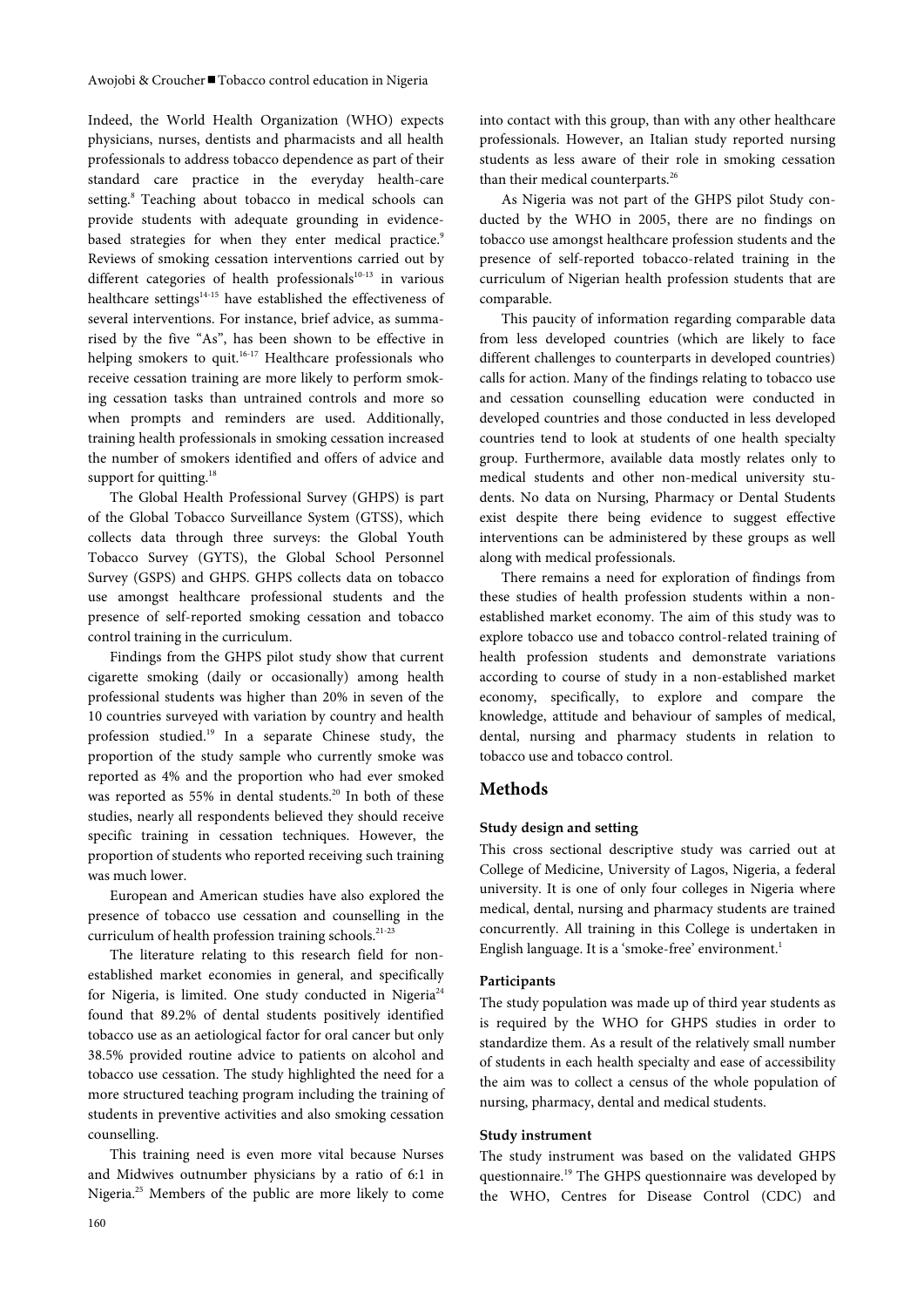prevention and Canadian Public Health Association (CPHA) in order to collect data on tobacco use and cessation counselling among health professional students in their third year of study in all WHO member states. It was selfadministered and completed anonymously; it consisted of 42 close-ended questions. Data was collected on several areas of interest including the presence of tobacco-related curriculum in their training programs (e.g. recall of formal training in smoking cessation approaches), their beliefs about their role in tobacco control, knowledge and attitudes towards tobacco control (e.g. support for complete ban of smoking in enclosed public places) and the proportion of the sample that use tobacco along with demographics. The use of this GHPS questionnaire would allow comparison with other studies conducted elsewhere.

#### **Data collection**

Contact was made with the class or group representatives of the third year students who were informed about the study and its purpose. Instructions were given and the exact number of questionnaires required for each class or group was handed over to the representatives. Questionnaires were distributed at the end of lectures and all the students that were present completed the questionnaires. Data was collected between July and August 2007.

#### **Data analysis**

Data was entered into Microsoft Excel and analysed using Statistical Package for Social Sciences (SPSS). Frequency distributions were computed for all categories. Relationships and associations between variables like programme of study, tobacco use, recall of formal training, attitudes and beliefs were tested using Chi-square tests. Total scores for the main outcomes of interest (attitudes to tobacco control, beliefs about the role of health professionals and recall of formal training) were computed. Tests of normality showed scores were not normally distributed therefore the nonparametric Kruskal-Wallis test was used to assess differences in recall of training, attitudes to tobacco control and beliefs about the role of health professionals according to health profession course being studied. Where statistical significance was achieved, further post-hoc tests were carried out to identify which groups were statistically significantly different from one another. The level of significance adopted was 0.05.

## **Ethical considerations**

Ethical approval was sought and received from Queen Mary University of London research ethics committee as they were the study sponsors. The College of Medicine, University of Lagos does not have a health research ethics committee which is registered with the national health research ethics committee in Nigeria (the national body in charge of registering and auditing health research ethics committees). The study purpose was explained to students who were

assured their participation was voluntary, that they could withdraw at any time and that individual data would be anonymized. Formal permission for the survey was provided by the dean of basic clinical sciences who is in charge of third year students. The support of the class representatives was sought in the distribution of the questionnaires.

## **Results**

There were 154 respondents out of the 214 third year health profession students. This represents an overall response rate of 72% including 100% of dental and pharmacy, 52% of medical and 92% of nursing students. Fifty eight percent were male students with almost half (41.6%) of respondents aged 22-25 years. Nursing students were more likely female (73.1%) whereas pharmacy students were more likely male (81.1%) ( $\chi$ 2<sub>(3)</sub> =18.447; p=0.000).

Overall, the proportion of respondents that reported that they currently smoke was 4.5% (during the preceding 30 days before completing the questionnaire) and the proportion that reported ever smoking was 31.2 %. Table 1 shows the variation in the proportions of current and ever smokers by gender and course. This variation in tobacco use was not found to be statistically significant.

Individual items relating to recall of tobacco-related training and attitude to tobacco control are presented in Table 2.

Table 1. Smoking Status of health profession students in this study according to course and gender (N=154)

| Variable  | Current smoker<br>(%) | Ever smoker<br>(% ) |  |
|-----------|-----------------------|---------------------|--|
| Course    |                       |                     |  |
| Nursing   | 3.8                   | 23.1                |  |
| Pharmacy  | 5.4                   | 32.4                |  |
| Dentistry | 3.4                   | 27.6                |  |
| Medicine  | 4.8                   | 35.5                |  |
| Gender    |                       |                     |  |
| Male      | 6.7                   | 42.2                |  |
| Female    | 1.6                   | 15.6                |  |

## **Recall of tobacco related training**

There were seven items in total for which training recall was reported (Table 2). The overall mean value for recall was found to be  $4.63$  items (95% CI=  $4.37-4.89$ ) with both the median and mode being 5. Five of the seven items were reported by 23.7% of respondents. Only11.8% of all respondents recalled being trained on all possible items of formal tobacco-related training and four respondents did not recall any of the seven training items. The highest level of recall was 90.8% (n=139) for being taught about the dangers of smoking, followed by 87.6% (n=134) for learning the importance of taking tobacco history and 80.4% (n=123) for having heard of Nicotine Replacement Therapy (NRT). The lowest level of recall was for being taught smoking cessation techniques with which to aid patients who want to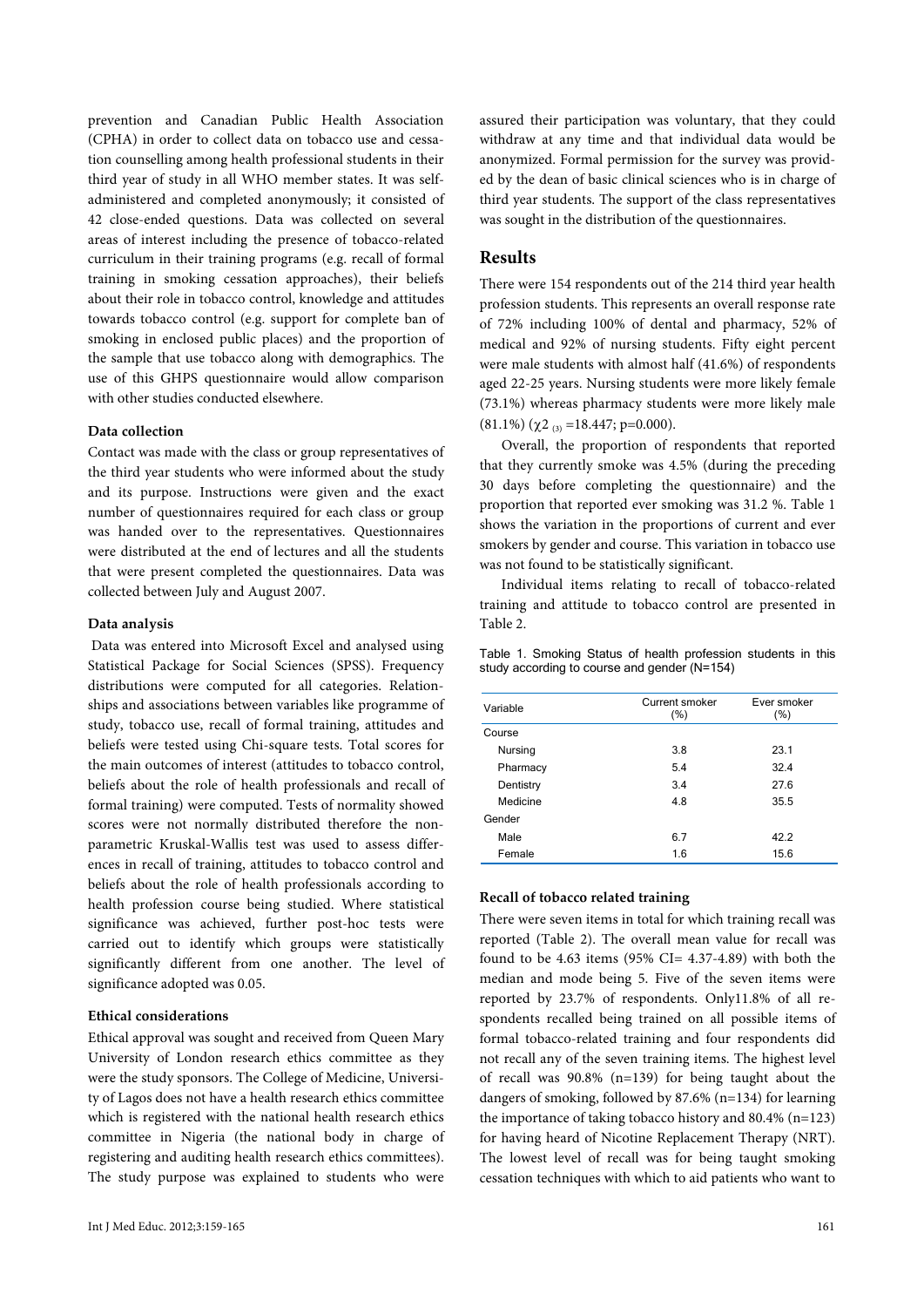quit at only 34.6% (n=53). Nursing students were more likely to have discussed reasons for smoking (p=0.006) and the importance of providing educational materials (p=0.019), whilst dental students were more likely to have heard of Nicotine Replacement Therapy (p=0.000).

Table 2. Proportions of respondents who recall individual items of tobacco-related training and show positive attitudes to individual items of tobacco control according to course  $(N=154)$ 

| Health profession<br>courses                                                 | Nursing<br>$N = 26$<br>(% ) | Pharmacy Medicine Dentistry Overall<br>$N = 37$<br>(%) | $N = 62$<br>(%) | $N = 29$<br>(%) | $N = 154$<br>(%) |
|------------------------------------------------------------------------------|-----------------------------|--------------------------------------------------------|-----------------|-----------------|------------------|
| Items showing tobacco-related training recall                                |                             |                                                        |                 |                 |                  |
| Taught dangers of<br>smoking                                                 | 26<br>(100)                 | 26<br>(72)                                             | 59<br>(95)      | 28<br>(97)      | 139<br>(91)      |
| Discussed reasons<br>why people smoke <sup>T</sup>                           | 22<br>(85)                  | 21<br>(58)                                             | 35<br>(57)      | 11<br>(38)      | 89<br>(58)       |
| Learn the importance<br>of taking tobacco use<br>history                     | 26<br>(100)                 | 20<br>(54)                                             | 59<br>(97)      | 29<br>(100)     | 134<br>(88)      |
| Received training in<br>smoking cessation<br>techniques                      | 12<br>(46)                  | 11<br>(30)                                             | 21<br>(34)      | 9<br>(31)       | 53<br>(35)       |
| Importance of provid-<br>ing educational<br>$m$ aterials <sup>#</sup>        | 21<br>(81)                  | 19<br>(51)                                             | 48<br>(79)      | 21<br>(72)      | 109<br>(71)      |
| Heard of nicotine<br>replacement<br>therapy <sup><math>\uparrow</math></sup> | 12<br>(46)                  | 27<br>(73)                                             | 55<br>(90)      | 29<br>(100)     | 123<br>(80)      |
| Heard of the use of<br>antidepressants                                       | 15<br>(58)                  | 15<br>(41)                                             | 22<br>(36)      | 11<br>(38)      | 63<br>(41)       |
| Items showing attitudes to tobacco control                                   |                             |                                                        |                 |                 |                  |
| Ban sales of tobacco<br>products to<br>adolescents                           | 24<br>(92)                  | 35<br>(95)                                             | 54<br>(89)      | 28<br>(100)     | 141<br>(93)      |
| Complete ban of<br>tobacco advertise-<br>ments                               | 21<br>(81)                  | 24<br>(65)                                             | 39<br>(64)      | 14<br>(50)      | 98<br>(65)       |
| Ban smoking in<br>restaurants                                                | 23<br>(89)                  | 29<br>(85)                                             | 54<br>(87)      | 27<br>(93)      | 133<br>(88)      |
| Ban smoking in<br>discos, pubs and<br>bars                                   | 18<br>(69)                  | 17<br>(50)                                             | 24<br>(39)      | 12<br>(41)      | 71<br>(47)       |
| Ban smoking in all<br>enclosed public<br>place <sup>†</sup>                  | 25<br>(96)                  | 26<br>(77)                                             | 56<br>(90)      | 28<br>(97)      | 135<br>(89)      |

\* Proportions and totals may vary as a result of missing data from question to question;  $\frac{1}{2}$ p<0.01;  $\frac{1}{2}$ p<0.05.

#### **Attitude to tobacco control**

Attitudes of the health profession students to five tobacco control strategies are also shown in Table 2. These strategies range from banning sales to adolescents to banning of smoking in all enclosed public spaces. Forty point five percent of all respondents (n=62) were in support of all five items indicating positive attitudes to tobacco control while 2% did not support any of the tobacco control strategies. The highest level of support (92.8%) was for the banning of sales of tobacco products to adolescents and lowest level of support (47.3%) was for the banning of smoking in discos, pubs and bars. However, the difference in proportions of respondents in each course supporting these individual items was not found to be statistically significant except for one item. Nursing students were more likely to be in support of banning smoking in all enclosed public spaces compared with all other groups  $(p= 0.031)$ .

# **Beliefs about the role of health professionals in cessation counselling**

The individual items representing beliefs of respondents about the role of health professionals in cessation counselling are presented in Table 3. There were eight items in all demonstrating beliefs and possible total scores could be between zero and eight items. Amongst the respondents, 45.9% (n=68) agreed with all eight items demonstrating positive beliefs about the role of health professionals while 1.4% (n=2) agreed with none. Overall, 96.7% of respondents (n=146) believe that health professionals have a role in giving advice or information about smoking cessation while 94.7% (n=143) agree that health professionals should receive specific cessation training.

Table 3. Proportions of respondents agreeing with each individual items of belief about the role of health professionals in cessation counselling according to course\* (N=154)

| Health profession<br>courses                                                                           | Nursing<br>$(N=26)$<br>(%) | Pharmacy<br>$(N=37)$<br>(% ) | Medicine<br>$(N=62)$<br>(% ) | Dentistry<br>$(N=29)$<br>(% ) | Overall<br>$(N=154)$<br>(%) |
|--------------------------------------------------------------------------------------------------------|----------------------------|------------------------------|------------------------------|-------------------------------|-----------------------------|
| Items showing beliefs about the role of health professionals                                           |                            |                              |                              |                               |                             |
| Health profes-<br>sionals should<br>have specific<br>cessation training                                | 25<br>(96)                 | 32<br>(94)                   | 58<br>(94)                   | 28<br>(97)                    | 143<br>(95)                 |
| Health profes-<br>sionals should be<br>role models                                                     | 15<br>(58)                 | 22<br>(65)                   | 44<br>(72)                   | 25<br>(86)                    | 106<br>(71)                 |
| Routine advice<br>helps in quitting<br>smoking                                                         | 25<br>(96)                 | 33<br>(97)                   | 58<br>(94)                   | 28<br>(97)                    | 144<br>(95)                 |
| Routine advice<br>helps in stopping<br>use of other<br>tobacco                                         | 25<br>(96)                 | 32<br>(94)                   | 59<br>(95)                   | 28<br>(97)                    | 144<br>(95)                 |
| Health profes-<br>sionals have a<br>role in smoking<br>cessation                                       | 24<br>(92)                 | 32<br>(94)                   | 61<br>(98)                   | 29<br>(100)                   | 146<br>(97)                 |
| Increased chanc-<br>es of quitting with<br>the help of health<br>professionals                         | 24<br>(92)                 | 30<br>(88)                   | 56<br>(90)                   | 26<br>(90)                    | 136<br>(90)                 |
| Health profes-<br>sionals less likely<br>to give advice<br>when they smoke <sup>T</sup>                | 12<br>(46)                 | 24<br>(67)                   | 47<br>(78)                   | 21<br>(72)                    | 104<br>(69)                 |
| Health profes-<br>sionals less likely<br>to give advice<br>when they use<br>other tobacco <sup>t</sup> | 11<br>(42)                 | 25<br>(69)                   | 45<br>(75)                   | 20<br>(69)                    | 101<br>(67)                 |

\* Proportions and totals may vary as a result of missing data from question to question;  $<sub>1</sub>$  p<0.05.</sub>

Proportions of respondents who believe that health professionals should have a role in smoking cessation ranged from 100% amongst dental students to 92.3% amongst nursing students. These high proportions were also seen in the belief that health professionals should routinely advise patients to quit, ranging from 96.6% amongst dental students to 93.5% amongst medical students. However, only of 57.7% of nursing students believed that health professionals should be role models for their patients.

A smaller proportion of nursing students agreed that health professionals who smoke or use other tobacco are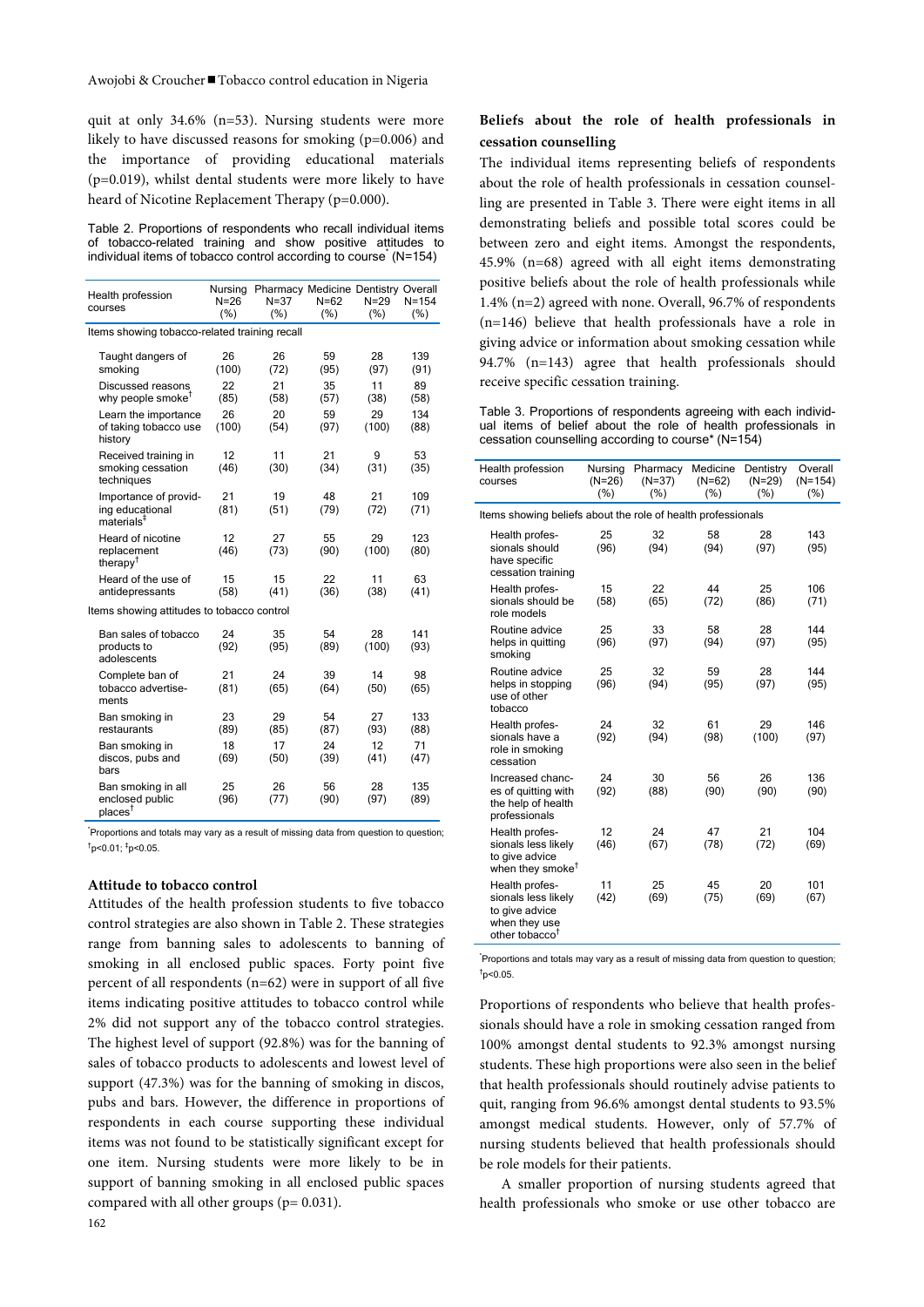less likely to advise patients to stop tobacco use (46.2% and 42.3% respectively). Medical students were the most likely to agree with these. These differences for both items were found to be statistically significant (p=0.029). The differences between proportions for other items were not found to be statistically significant.

## **Relationships between outcomes and health profession course of study**

Table 4 reports the mean scores for recall of tobacco-related training, attitudes to tobacco control and beliefs about the role of health professionals as well as results of the 'between group' analysis using the Kruskal-Wallis test.

Table 4. Mean Scores and Kruskal- Wallis test for Recall of Tobacco-related Training, Attitudes to Tobacco Control and Beliefs about the role of health professionals in cessation counselling according to course (N=154)

| Health profession<br>course | Recall of<br>tobacco-related<br>training<br>Mean (95%CI) | Attitudes to<br>tobacco control<br>Mean (95%CI)       | Beliefs about<br>role of health<br>professionals<br>Mean (95%CI) |
|-----------------------------|----------------------------------------------------------|-------------------------------------------------------|------------------------------------------------------------------|
| Nursing                     | 5.15 (4.66,5.65)                                         | 4.27 (3.88,4.66)                                      | 6.19(5.57, 6.82)                                                 |
| Pharmacy                    |                                                          | 3.75 (3.02,4.48) 3.71 (3.19,4.23) 6.71 (6.13,7.28)    |                                                                  |
| Medicine                    |                                                          | 4.87 (4.49,5.25) 3.72 (3.39,4.05) 7.00 (6.62,7.38)    |                                                                  |
| Dentistry                   |                                                          | 4.76 (4.33,5.19) 3.82 (3.44,4.20) 7.07 (6.62,7.52)    |                                                                  |
| Total                       |                                                          | 4.63 (4.37, 4.89) 3.83 (3.63, 4.03) 6.80 (6.56, 7.05) |                                                                  |
| Kruskal-Wallis Test         |                                                          |                                                       |                                                                  |
| $\chi^2$                    | 9.88                                                     | 3.96                                                  | 8.06                                                             |
| p value                     | 0.02                                                     | 0.27                                                  | 0.045                                                            |
|                             |                                                          |                                                       |                                                                  |

Nursing students had the highest mean score for items representing training recall (5.15 items, 95%CI=4.66-5.65) and also attitudes to tobacco control (4.27 items, 95%CI= 3.88-4.66) while pharmacy students had the lowest mean scores for both (3.75 items, 95%CI=3.02-4.48 and 3.71 items, 95%CI=3.19-4.23), respectively. However, nursing students had the lowest mean score for items showing beliefs about the role of health professionals in cessation counselling (6.19 items, 95%CI=5.57-6.82) compared with an overall mean score of 6.80 (95%CI=6.56-7.05).The highest mean score for beliefs, 7.07 items (95%CI=6.62- 7.52), was reported amongst dental students.

The Kruskal-Wallis test revealed a statistically significant difference in recall of training across the four different health profession student groups, ( $\chi$ 2<sub>(3)</sub> =9.88; p=0.02). The highest mean rank (89.08) was achieved by Nursing students and the lowest (58.01) by pharmacy students. This difference between nursing and pharmacy students recall of training was significant ( $p=0.004$ ). There was also a significant difference between medicine students (mean rank = 82.23) and pharmacy (p=0.005). With regards to attitude to tobacco control, there was no significant difference in attitude towards tobacco control across all the groups although both the highest median score and mean rank were achieved by nursing students (5 items and 88.75 respectively).

There was a statistically significant difference in beliefs about the role of health professionals in cessation counselling across the four different health profession student groups,  $(\chi_2)_{(3)} = 8.055$ ; p=0.045). The highest mean rank was achieved by dentistry students (81) with a median score of 8 items while nursing students had the lowest mean rank of 55.62 along with the lowest median score of 6 items. The difference in beliefs about their role between nursing students and dentistry students was statistically significant  $(p=0.024)$ . Nursing students were also statistically significantly different (p=0.009) from medical students (mean rank 80.94 and median of 8 items).

# **Discussion**

The aim of this study was to explore tobacco use and tobacco control-related training of health profession students and demonstrate variations according to course of study.

This exploratory study into the knowledge, attitude and behaviour of samples of medical, dental, nursing and pharmacy students is the first conducted in Nigeria.

The study confirms data reported elsewhere. Firstly, the proportion of this sample of Nigerian health profession students that report being current smokers is lower than that of the general adult population in Nigeria and this has also been reported by other studies of Nigerian health profession students.27,28 This proportion is also lower than seven of the ten countries in the GHPS pilot study<sup>19</sup> but similar to that reported amongst Chinese dental students.<sup>20</sup> The WHO suggests that smoking prevalence among health professionals may often be a barrier for their involvement in tobacco control; therefore it is vital to help health professionals to quit the use of tobacco if they are to act as role models in tobacco control.<sup>29</sup> Although the proportion of current smokers in this sample is relatively low, smokers should still be offered assistance to quit by the school where possible.

Secondly, the results confirm that whilst most students believe they have a role in tobacco control and that they should receive specific training, few recalled receiving this training. Richmond et al found the "main difference between medical schools, were that developed countries were twice as likely to have implemented a specific module on tobacco compared with those in less developed countries (39% vs. 17%), whereas less developed schools were twice as likely to teach about tobacco informally (41% vs. 20%)".<sup>9</sup> The fact that there is less likely to be a specific module on tobacco within medical schools in less developed countries, which Nigeria is a part of, may explain why recall of tobacco-related training is at the level found in this study.

Nevertheless, similar disparities are reported in other GHPS-based studies in other parts of the world, both developing and less developed.<sup>19, 20</sup> Compared with the other health profession students in this study, nursing students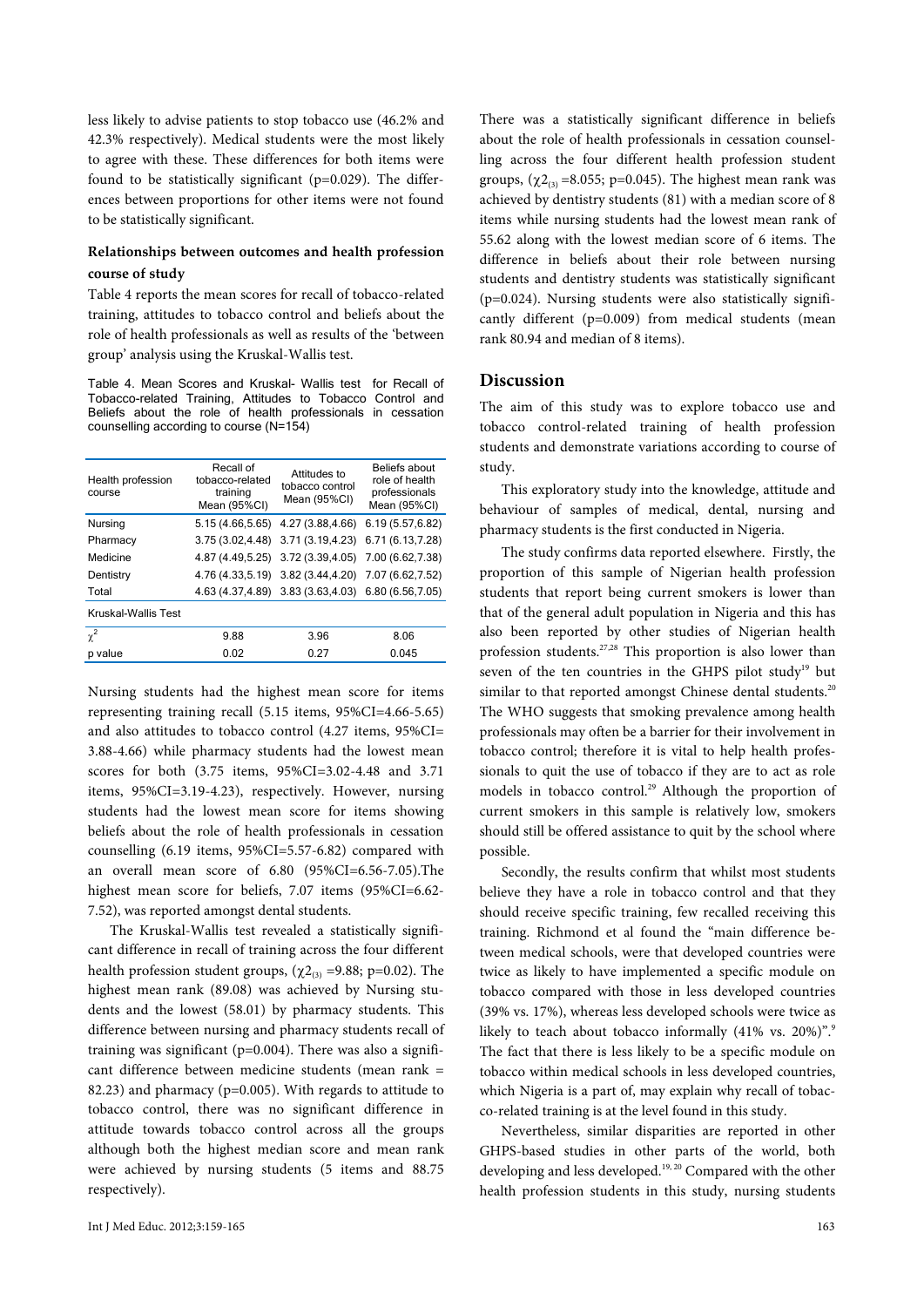were significantly less likely to believe they had a role in cessation counselling. This confirms the findings from the Italian Study<sup>26</sup> and is similar to findings comparing nursing students to other health professional students in an American-based study<sup>30</sup> which reported a decreased awareness of their professional responsibility to help smokers quit when compared to other students. This belief may be linked to the traditional role of nurses and the proposition that the environment within which nurses work has been historically shaped by gendered social relationships relegating women to positions of lesser power and status within organizations.<sup>31</sup> According to Sarna, "nursing's involvement in the delivery of interventions for prevention of tobacco use, for the treatment of tobacco dependence, and for reducing exposure to second-hand smoke has not been an expected nor a traditional part of their role".<sup>32</sup> This may affect their perceptions regarding their role. Pharmacists, like nurses, are often in contact with individuals and communities more than doctors. Findings from this study suggest that pharmacy students were the least likely to recall receiving any training in smoking cessation techniques. Pharmacy students reported the lowest mean score for recall of formal training, significantly lower than nursing students. They also reported the lowest proportions in four out of seven individual items of curriculum recall. A recent review of training received by pharmacy students and pharmacists concluded there is value in providing training to improve their knowledge and skills in providing tobacco cessation counselling and services.<sup>33</sup> Significant differences in cessation rates between the users of pharmacies staffed by pharmacists trained in smoking cessation and those not trained were also reported.<sup>33</sup>

Study limitations include the use of self-administered questionnaires enabling respondents to only offer socially acceptable responses. The assurance of confidentiality should, nevertheless, be sufficient to allow for reliable responses. Also, third year students with limited patient contact and training were used in this study .This may affect the judgments made about their training. However, this is the group that is expected to take part in the GHPS ideally. This may be good in that it gives enough time to make necessary corrections in training where possible before the students graduate. Additionally, the response rate for medical students was lower than that for the other groups; therefore direct comparisons between the medical student group and other groups should be viewed with caution. Finally, non-parametric tests were used to test differences between groups in this study and they are known to be "less sensitive than their parametric equivalents and may therefore fail to detect differences between groups that actually exist".<sup>34</sup> Nevertheless, findings in this study are confirmed by other studies done elsewhere.

## **Implications for education practice and research**

The findings of this exploratory study have implications for both medical education and for future research.

A lack of sufficient training in cessation counselling for health profession students may hinder health professionals from functioning effectively in their role. This is a missed opportunity and an ineffective use of the regular contact between individuals and the healthcare system. The implementation of a specific module on tobacco including cessation counselling can ensure more focussed training and standardization across courses. It will also help students acquire the necessary skills more readily. It is noted that Richmond et al found less developed countries reported more barriers to implementing such a curriculum.<sup>9</sup> Nevertheless, approximately 70% of the estimated 4.9 million deaths per year caused by tobacco will occur in less developed countries<sup>35</sup>, therefore there remains an urgent need to equip health professionals for their health-promoting role. In addition, the introduction of a newly developed Doctor of Pharmacy programme in Nigeria<sup>36</sup> is expected to enable more patient-oriented care. Incorporating a tobacco-related content into this curriculum may help demonstrate how best to integrate tobacco use cessation training for pharmacy students.

There are several suggestions for including the necessary tobacco-related training into the curricula of health profession students which have been successfully piloted. These include the free to use RX for Change© : Clinician-Assisted Tobacco Cessation programme<sup>37</sup> which is a comprehensive curriculum. There is also the web-based international resource, Treatobacco.net<sup>38</sup> which has current evidence on supporting patients to quit tobacco use along with prepared slide kits that can be used. These are two of several free resources which can be appropriately tailored to the context and setting where it is required provided there is political will among curriculum developers.

To further this research, the published undergraduate curriculum at this college could be correlated with what students' report in this study. This can help identify the possible gaps between what is in the curriculum and what students receive and highlight if the problem is actually a lack of tobacco-related content in the curriculum or the way it is being taught. Qualitative research might also offer a deeper understanding into reasons behind nursing students' low level of belief about their role in smoking cessation counselling. To summarize findings in this study, samples of Nigerian health professional students have low current tobacco experience. Nursing students were more likely to have high levels of training recall but also more negative beliefs about their role in smoking cessation counselling.

Many respondents believed they have a role in providing cessation interventions and that specific training should